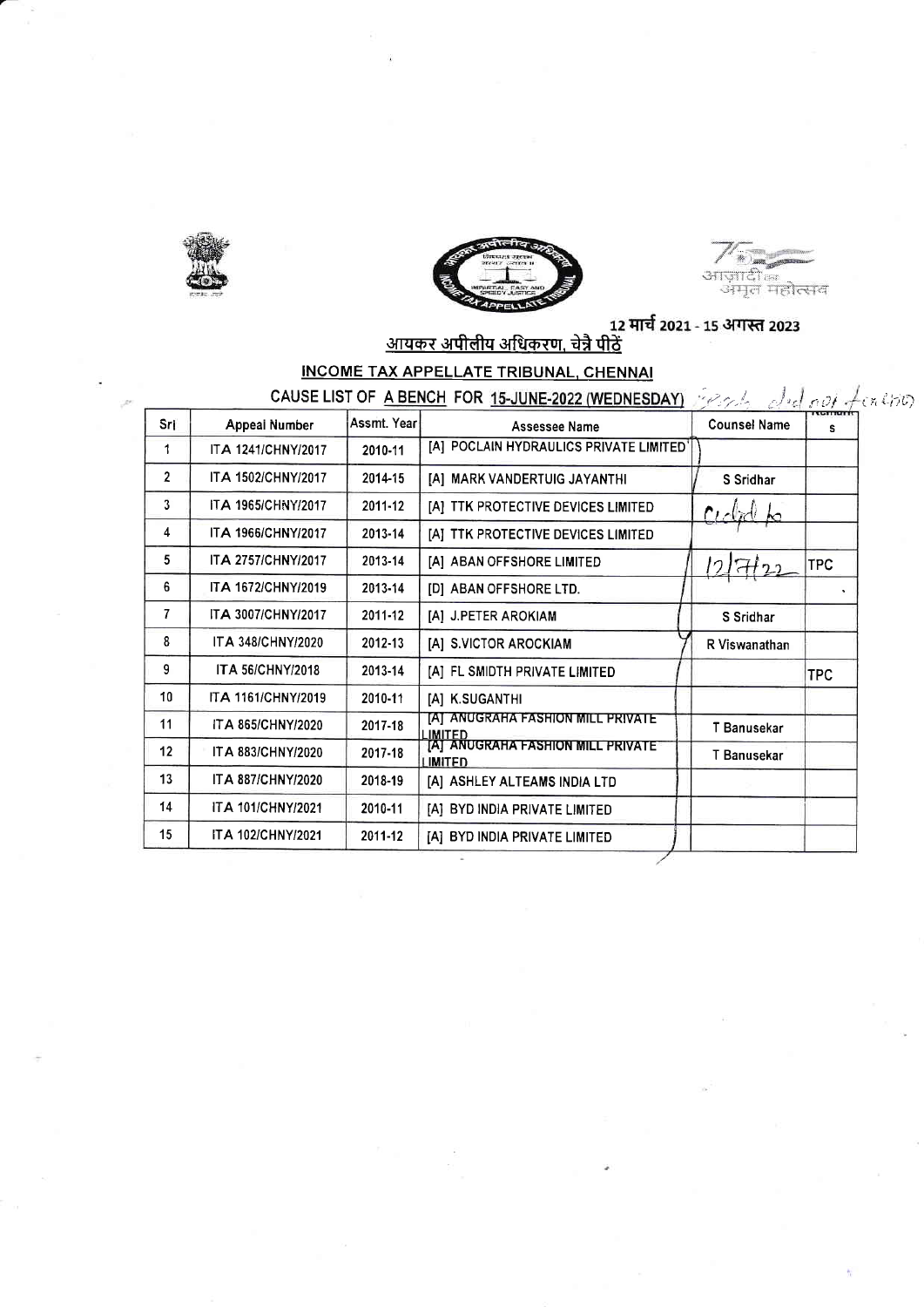





## 12 मार्च 2021 - 15 अगस्त 2023

## <u>आयकर अपीलीय अधिकरण, चेन्नै पीठें</u>

## **INCOME TAX APPELLATE TRIBUNAL, CHENNAL**

CAUSE LIST OF B BENCH FOR 15-JUNE-2022 (WEDNESDAY) Bench will not tunchion

| Srl            | <b>Appeal Number</b>     | Assmt.  | <b>Assessee Name</b>                   | <b>Counsel Name</b> | <b>Remarks</b> |
|----------------|--------------------------|---------|----------------------------------------|---------------------|----------------|
|                | ITA 214/CHNY/2019        | 2008-09 | [A] SHAHUL HAMEED<br>۳.                | T.Vasudevan         |                |
| $\overline{2}$ | ITA 215/CHNY/2019        | 2011-12 | [A] SHAHUL HAMEED                      | Hdid-               |                |
| 3              | ITA 216/CHNY/2019        | 2012-13 | [A] SHAHUL HAMEED                      | 7122                |                |
| $\overline{4}$ | ITA 217/CHNY/2019        | 2013-14 | [A] SHAHUL HAMEED                      |                     |                |
| $\overline{5}$ | ITA 3334/CHNY/2019       | 2016-17 | [A] LIFECELL INTERNATIONAL PVT LTD.    | 22<br>27<br>b       |                |
| 6              | <b>ITA 412/CHNY/2020</b> | 2011-12 | [A] RAYMOLD LIGHTING PVT. LTD.         |                     |                |
| 17             | <b>ITA 421/CHNY/2019</b> | 2009-10 | [D] M/S. ALLSEC TECHNOLOGIES LTD.      |                     |                |
| 18             | ITA 427/CHNY/2021        | 2011-12 | [A] PRINCE GOLD & DIAMONDS INDIA P LTD |                     |                |
| 9              | ITA 428/CHNY/2021        | 2012-13 | [A] PRINCE GOLD & DIAMONDS INDIA P LTD |                     |                |
| 10             | <b>ITA 455/CHNY/2021</b> | 2014-15 | [A] SRI RANGANATHAR INDUSTRIES PVT     | S.Sathyanaray       |                |
| 11             | <b>ITA 456/CHNY/2021</b> | 2015-16 | [A] SRI RANGANATHAR INDUSTRIES P LTD   |                     |                |
| 12             | <b>ITA 457/CHNY/2021</b> | 2017-18 | [A] SRI RANGANATHAR INDUSTRIES PVT     |                     |                |
| 13             | <b>ITA 482/CHNY/2020</b> | 2014-15 | [A] SUDALAIMANI PALANIVELRAJAN         |                     |                |
| 14             | <b>ITA 583/CHNY/2021</b> | 2014-15 | [A] SHRI KETAN CHHOTALAL BAGADIA       |                     |                |
| 15             | ITA 603/CHNY/2021        | 2006-07 | [A] G.NARASIMHAN                       | N.Vignesh           |                |
| 16             | <b>ITA 604/CHNY/2021</b> | 2017-18 | [D] V.BASKARAN                         |                     |                |

Assistant Registra: DI<br>Income tax Appellate Tribunal<br>Chennai Benches, Chennai.  $/DD$ 

 $\mathbb{V}$